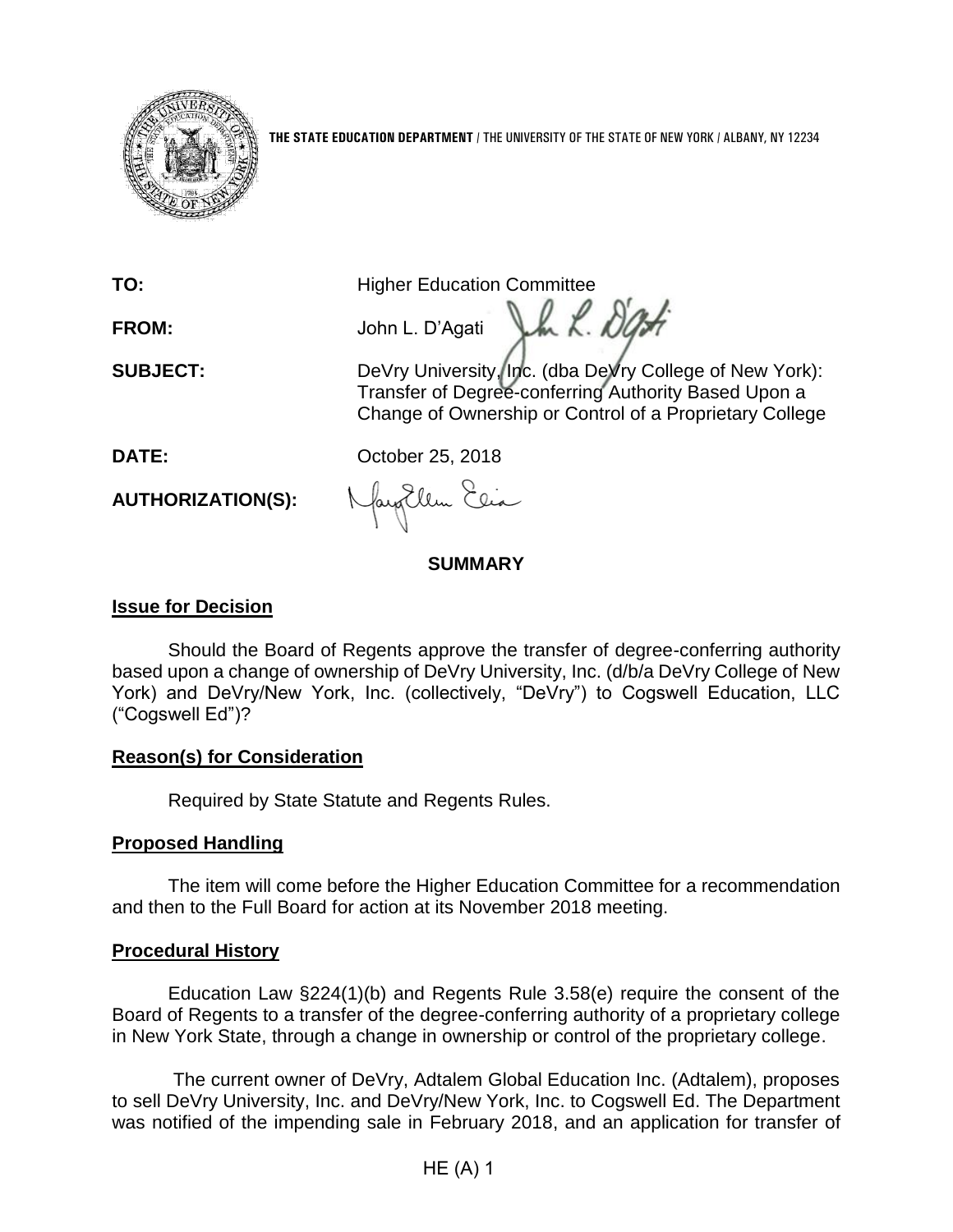authority to award degrees was received in March 2018. To assess the institution's compliance with the various laws, rules, and regulations governing degree-granting institutions and to verify the information provided by the prospective owner in the application, the Department conducted a review of the application and documentation regarding the proposed sale and plans for the administration of the institution.

#### **Background Information**

#### DeVry

DeVry College of New York is part of the DeVry University system, a for-profit higher education entity operating in 17 states and offering traditional classroom-based and online distance education. It has three sites in New York: Manhattan, Queens, and Brooklyn. There are 698 students registered and currently enrolled at DeVry College of New York across these three sites. There are an additional 691 students registered and currently enrolled in DeVry online. The Board of Regents first authorized DeVry to operate in New York in 1996. DeVry is currently authorized to award the Associate in Applied Science (A.A.S.), Bachelor of Professional Studies (B.P.S.), Bachelor of Technology (B.Tech.), Master of Business Administration (M.B.A.), and Master of Science (M.S.) degrees.

Over the past several years, DeVry has been the subject of several governmental investigations and lawsuits alleging misrepresentation of graduates' job placement and salary outcomes. As a result, its regional accreditor, the Higher Learning Commission ("HLC"), designated DeVry as "Under Governmental Investigation" and the Department subsequently withheld the registration of any new programs.

By September of 2017, DeVry had settled its major governmental lawsuits admitting no wrong doing. In 2016, for example, DeVry paid \$100 million in consumer restitution and debt relief as a result of a settlement with the Federal Trade Commission. In January 2017, the New York Attorney General's Office entered into an Assurance of Discontinuance with DeVry, which resulted in \$2.25 million in consumer restitution and \$500,000 in penalties, costs, and fees. DeVry also agreed to reform its practices in connection with advertising placement and salary outcomes. Additionally, DeVry reached a settlement with the Massachusetts Attorney General's Office in 2017 in which it agreed to pay \$455,000 in consumer restitution to Massachusetts students.

As a result of settling all of its major governmental lawsuits, DeVry's accreditor, HLC, removed its designation of "Under Governmental Investigation," and DeVry is currently accredited in good standing. It's next scheduled reaffirmation of accreditation with HLC is during the 2019-20 academic year. On September 12, 2018, the HLC approved the extension of DeVry's accreditation wherein Cogswell Education LLC, through a Stock Purchase Agreement, acquires the outstanding equity interests of DeVry University, thereby becoming the parent corporation of the institution.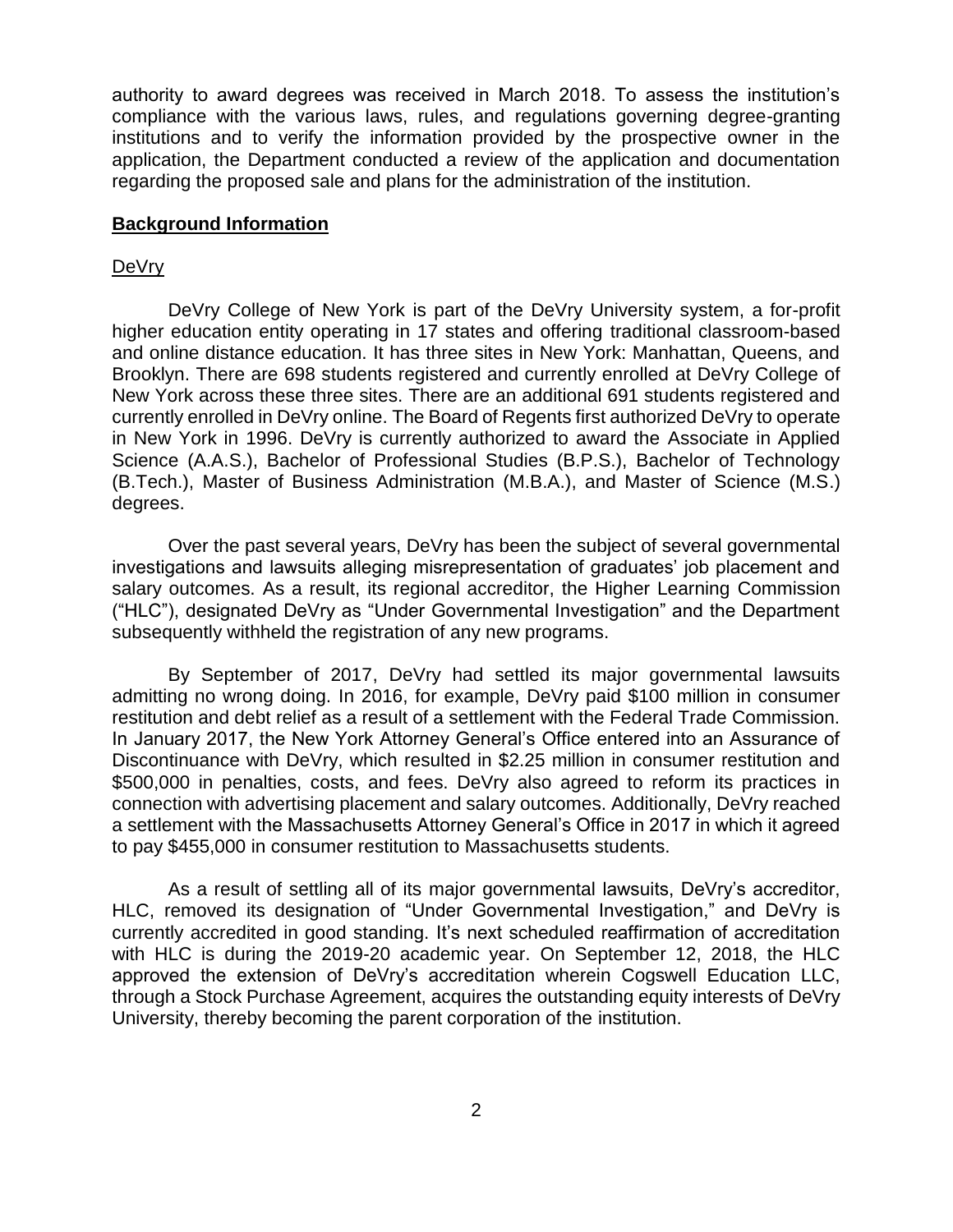### Cogswell Education, LLC

DeVry's prospective owner, Cogswell Ed, is owned by Cogswell Capital, LLC, an investment firm that is managed by Bradley Palmer. Cogswell Ed is the sole owner of Cogswell College, LLC, which in turn is the sole owner of Cogswell Polytechnical College in San Jose, California. Mr. Palmer additionally has an ownership interest in Post University in Connecticut; Salem International University in West Virginia; Schiller International University in Florida; and Nightingale College in Utah.

### Proposed Transaction – Transfer of Ownership

| From                               | To                           |
|------------------------------------|------------------------------|
| Adtalem Global Education Inc.      | Cogswell Education, LLC      |
| 3005 Highland Parkway              | 19 West Elm Street           |
| Downers Grove, Illinois 60515-5682 | Greenwich, Connecticut 06830 |

In December 2017, Adtalem and Cogswell Ed requested approval for the sale of DeVry to Cogswell Ed from the United States Department of Education ("USDE") and the HLC. A letter from the USDE dated June 19, 2018 indicates that it is likely to approve the transaction. In addition, Adtalem and Cogswell are working to submit applications for approval of the proposed transaction in each of the other states in which DeVry operates. The transaction was internally approved by both companies in December 2017.

The complex purchase agreement includes an "earn-out" agreement, in which Cogswell will make a maximum of \$20 million in payments to Adtalem based on DeVry's performance over the next ten years, and a provision of initial working capital from Adtalem to Cogswell Ed between \$7.5 million and \$20.1 million.

The purchase agreement is subject to a number of conditions, and the agreement may be terminated if they are not met. These include, but are not limited to:

- Approval by DeVry's accreditor and applicable federal and state agencies
- DeVry's continued eligibility for Title IV programs
- Enrollment thresholds
- Threshold for claims seeking discharge of federal student loans
- Closing date prior to January 15, 2019

### Regulatory Provisions

Section 3.58(e) of the Regents Rules includes the standards, requirements, and procedures the Department shall use in determining whether to recommend to the Board that it consent to the transfer of degree-conferring authority to the new owner of a proprietary college. These standards, as well as a brief description of DeVry and Cogswell Ed's status toward meeting them is identified below.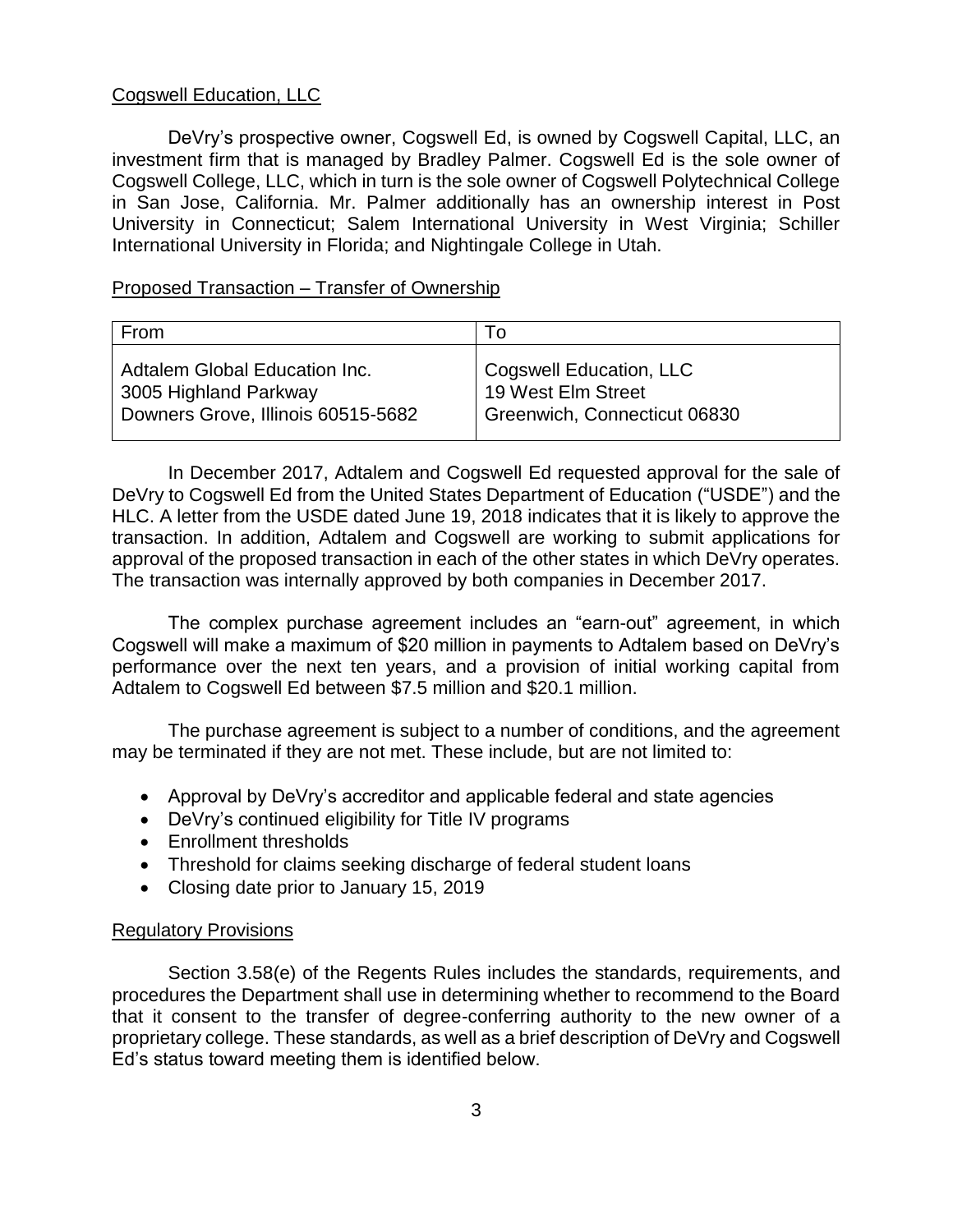*Standard 3.58(e)(6)(ii)(a): Evidence confirming the prospective owner's capacity to operate the institution in compliance with the Education Law, program registration standards set forth in Part 52 of this Title, other Rules of the Board of Regents and Regulations of the Commissioner of Education, other State statutes and regulations, and Federal statutes and regulations, relevant to the operation of degree-granting institutions.* 

DeVry and Cogswell Ed report that DeVry's governance, operational, and corporate structure will not change as a result of its acquisition by Cogswell Ed. DeVry has been operating in New York for over 20 years, and the prospective owner has stated that it will not make major changes to the administration, faculty, or staff at the institution. Given that the governance, operational and corporate structure, and personnel are not changing as the result of the acquisition, and given the fact that DeVry is currently in compliance with Part 52 of Commissioner's Regulations, the Department determined this standard has been met.

*Standard 3.58(e)(6)(ii)(b): Evidence confirming that the prospective owner has sufficient financial resources to ensure satisfactory conduct of degree programs and achievement of the institution's stated educational goals.* 

The USDE utilizes a composite score to gauge the financial responsibility of an institution. The score is a composite of an institution's primary reserve ratio, equity ratio, and net income ratio as derived from the institution's audited financial statements. The composite score reflects the overall relative financial health of institutions along a scale from negative 1.0 to positive 3.0. A score greater than or equal to 1.5 indicates the institution is considered financially responsible. Schools with scores of less than 1.5 but greater than or equal to 1.0 are considered financially responsible but require additional oversight. These schools are subject to cash monitoring and other participation requirements. A school with a score less than 1.0 is considered not financially responsible. [Federal Student Aid Composite Scores\)](https://studentaid.ed.gov/sa/about/data-center/school/composite-scores)

(https://studentaid.ed.gov/sa/about/data-center/school/composite-scores)

The chart below indicates composite scores for 2014-2015, the most recent data available from the United States Department of Education. All institutions in which Bradley Palmer has an ownership interest have scores that put them in the "financially responsible" range, as defined by the USDE.

| 2014-2015 Composite Scores               |              |  |  |
|------------------------------------------|--------------|--|--|
| <b>Institution</b>                       | <b>Score</b> |  |  |
| <b>Cogswell Polytechnical College</b>    | 1.6          |  |  |
| <b>Post University</b>                   | 2.1          |  |  |
| Salem International University           | 1.5          |  |  |
| <b>Schiller International University</b> | 1.7          |  |  |
| <b>Nightingale College</b>               | 2 በ          |  |  |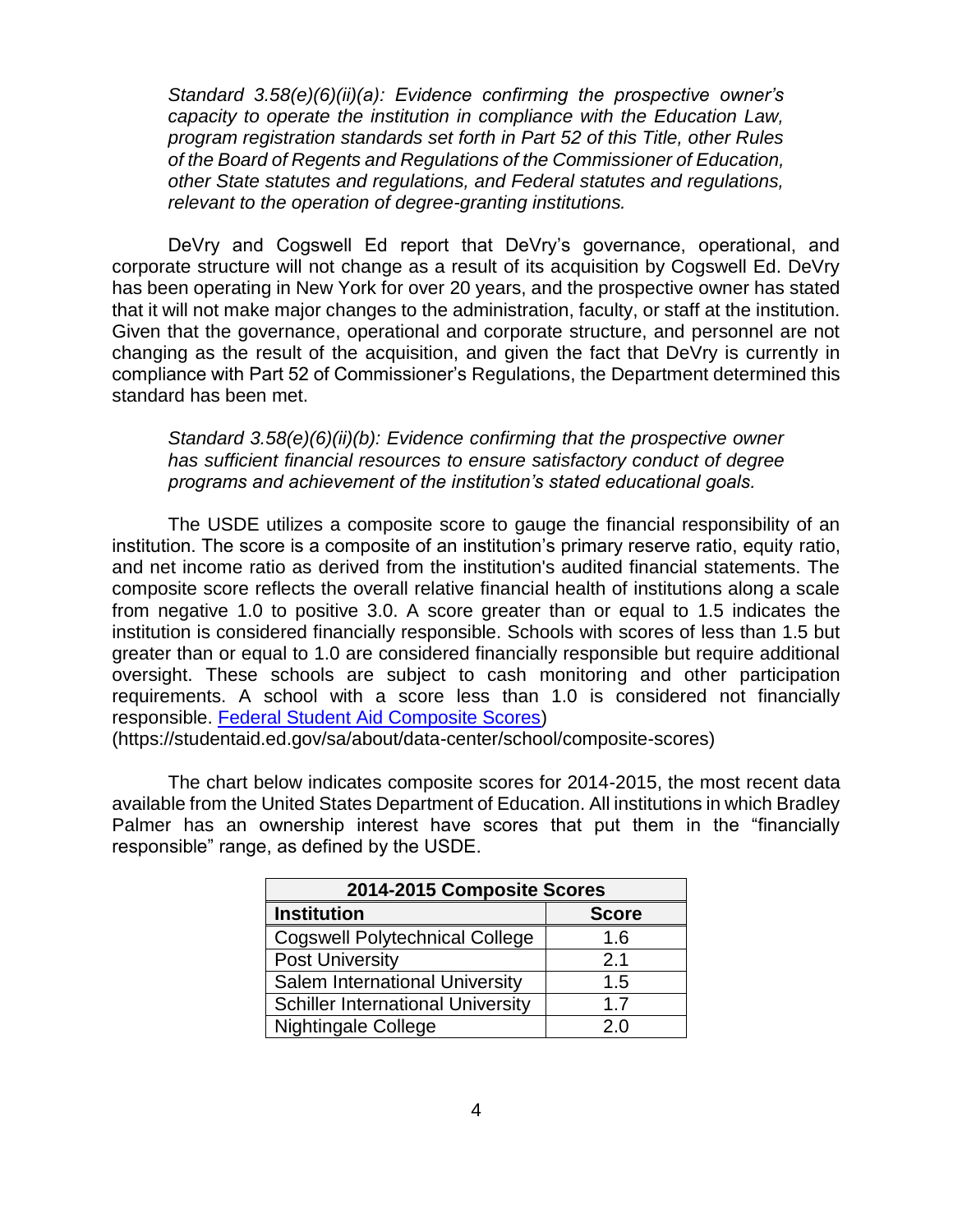NYSED's Office of Audit Services (OAS) reviewed Cogswell Ed's audited financial statements for the most recent three fiscal years available. OAS calculated composite scores for each year and provided a more detailed analysis for 2016. For 2016, OAS found that revenues exceeded expenses, and assets exceeded liabilities. They had \$1.54 million in cash/equivalents and stockholders' equity of \$4.14 million. As seen in the chart below, Cogswell's composite score for each year showed the entity as financially healthy.

| Composite Scores for Cogswell Education, LLC Calculated by |                        |                                |  |  |
|------------------------------------------------------------|------------------------|--------------------------------|--|--|
| <b>NYSED Office of Audit Services</b>                      |                        |                                |  |  |
| <b>Fiscal Year</b>                                         | <b>Composite Score</b> | <b>Interpretation of Score</b> |  |  |
| 2014                                                       | 1.6                    | "financially healthy"          |  |  |
| 2015                                                       | 17                     | "financially healthy"          |  |  |
| 2016                                                       | 2 በ                    | "financially healthy"          |  |  |

Given the fact that NYSED's Office of Audit Services has determined Cogswell Ed's financial responsibility score to be within the "financially healthy" range for the past three years and given the fact that all five of the other colleges owned by Bradley Palmer are within the "financially healthy" range, the Department has determined this standard to have been met.

*Standard 3.58(e)(6)(ii)(c): Evidence of the prospective owner's experience operating an educational institution or other business or enterprise in an effective manner which demonstrates the prospective owner's capacity to operate a degree-granting institution.* 

Although there is a proposed change at the ownership level, the applicant asserts that DeVry College of New York will continue to be operated by DeVry University, Inc., with no major change to those persons occupying leadership roles at the institution. Furthermore, Bradley Palmer, who is ultimately the new owner through his LLCs, has an ownership stake in five other institutions of higher education, all of which are accredited by USDE-recognized accrediting bodies and authorized to operate in their home states. (See below for more information about accreditation status and state authorization). Based on this information, the Department has determined this standard to have been met.

*Standard 3.58(e)(6)(ii)(d): Evidence that postsecondary education institutions that the prospective owner operates in New York State or elsewhere, if any, are in compliance with Federal and State statutes and regulations and accreditation requirements relevant to the operation of such institutions.* 

Bradley Palmer, the prospective owner, has not owned other postsecondary education institutions in New York State. However, through his investment companies, he has an ownership stake in several out-of-state institutions (identified in the table below). All of these institutions are authorized to operate by the designated regulatory agency in their home state. In addition, all five institutions are accredited by accrediting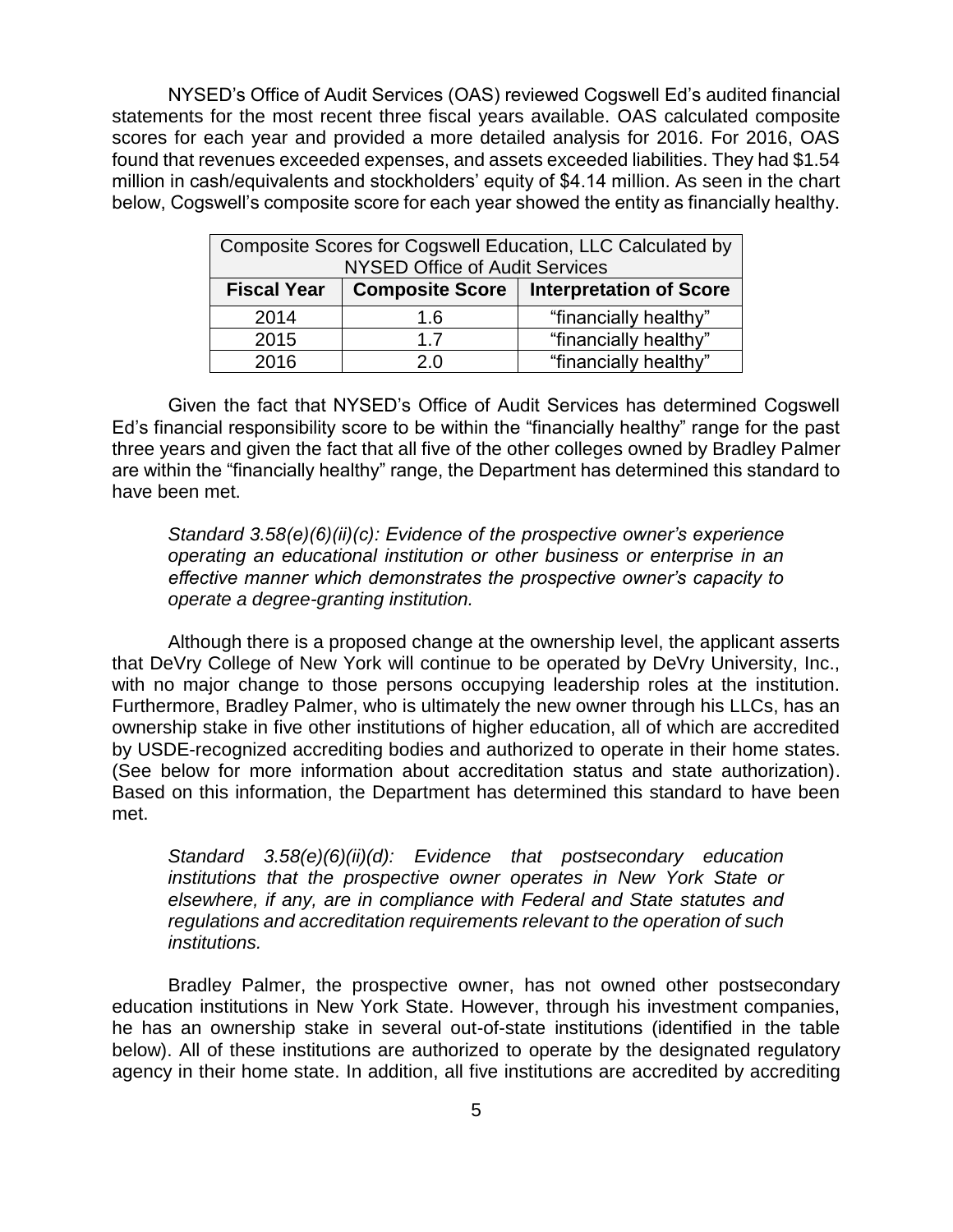bodies recognized by the United States Department of Education, although Schiller's accreditor, ACICS, only recently had its recognition reinstated by the U.S. Department of Education, pending a final decision on its status. In addition, all the institutions identified below are approved to offer distance education through the State Authorization Reciprocity Agreement (SARA), with the exception of Cogswell Polytechnical College, which is located in a state that does not participate in SARA. Given the authorization and accreditation status of the five affiliated institutions, the Department determined that this standard has been met.

| Institution                                                                                                                                                                                                                                | Location                     | <b>State Authorizer</b>                                                            | Accreditor                                                                                                                                                                                                            |  |
|--------------------------------------------------------------------------------------------------------------------------------------------------------------------------------------------------------------------------------------------|------------------------------|------------------------------------------------------------------------------------|-----------------------------------------------------------------------------------------------------------------------------------------------------------------------------------------------------------------------|--|
| Cogswell<br>Polytechnical<br>College                                                                                                                                                                                                       | San Jose,<br>CA              | <b>Bureau for Private</b><br>Postsecondary<br>Education                            | <b>Western Association of Schools</b><br>and Colleges - Senior College<br>and University Commission<br>[WSCUC]<br>(Accredited on Warning <sup>1</sup><br>2/16/2018)                                                   |  |
| Post<br><b>University</b>                                                                                                                                                                                                                  | Waterbury,<br><b>CT</b>      | <b>Connecticut Office of</b><br><b>Higher Education</b>                            | North East Association of<br>Schools and Colleges -<br>Commission on Institutions of<br><b>Higher Education</b><br>(Continued in Accreditation<br>September 2014; Next<br><b>Comprehensive Review Spring</b><br>2024) |  |
| Salem<br>International<br>University                                                                                                                                                                                                       | Clarksburg,<br>WV            | West Virginia Higher<br><b>Education Policy</b><br>Commission                      | <b>Higher Learning Commission</b><br>(Accredited, next evaluation<br>2022-2023)                                                                                                                                       |  |
| <b>Schiller</b><br>International<br>University                                                                                                                                                                                             | Tampa, FL                    | Florida Department of<br>Education -<br>Commission for<br>Independent<br>Education | <b>Accrediting Council for</b><br>Independent Colleges and<br>Schools [ACICS]<br>(Accreditation expired<br>12/31/2017; extended to<br>9/10/2018)                                                                      |  |
| Nightingale<br>College                                                                                                                                                                                                                     | <b>Salt Lake</b><br>City, UT | Utah Department of<br>Commerce - Division<br>of Consumer<br>Protection             | <b>Accrediting Bureau of Health</b><br><b>Education Schools</b><br>(Accredited through 8/31/2018)                                                                                                                     |  |
| 1 The Department has received information regarding Cogswell Polytechnical College's warning from WSCUC. They state that<br>they have begun addressing WSCUC's concerns regarding leadership and governance. A follow-up visit by WSCUC is |                              |                                                                                    |                                                                                                                                                                                                                       |  |

*scheduled for fall 2019. It is important to note that, although Cogswell Education is the owner of Cogswell Polytechnical College through a subsidiary, the proposed sale of DeVry will not result in a merger of the two institutions.*

*Standard 3.58(e)(6)(ii)(e): Evidence that the prospective owner has not engaged in fraudulent or deceptive practices.* 

The Department has not been presented with any evidence that the prospective owner has engaged in fraudulent or deceptive practices.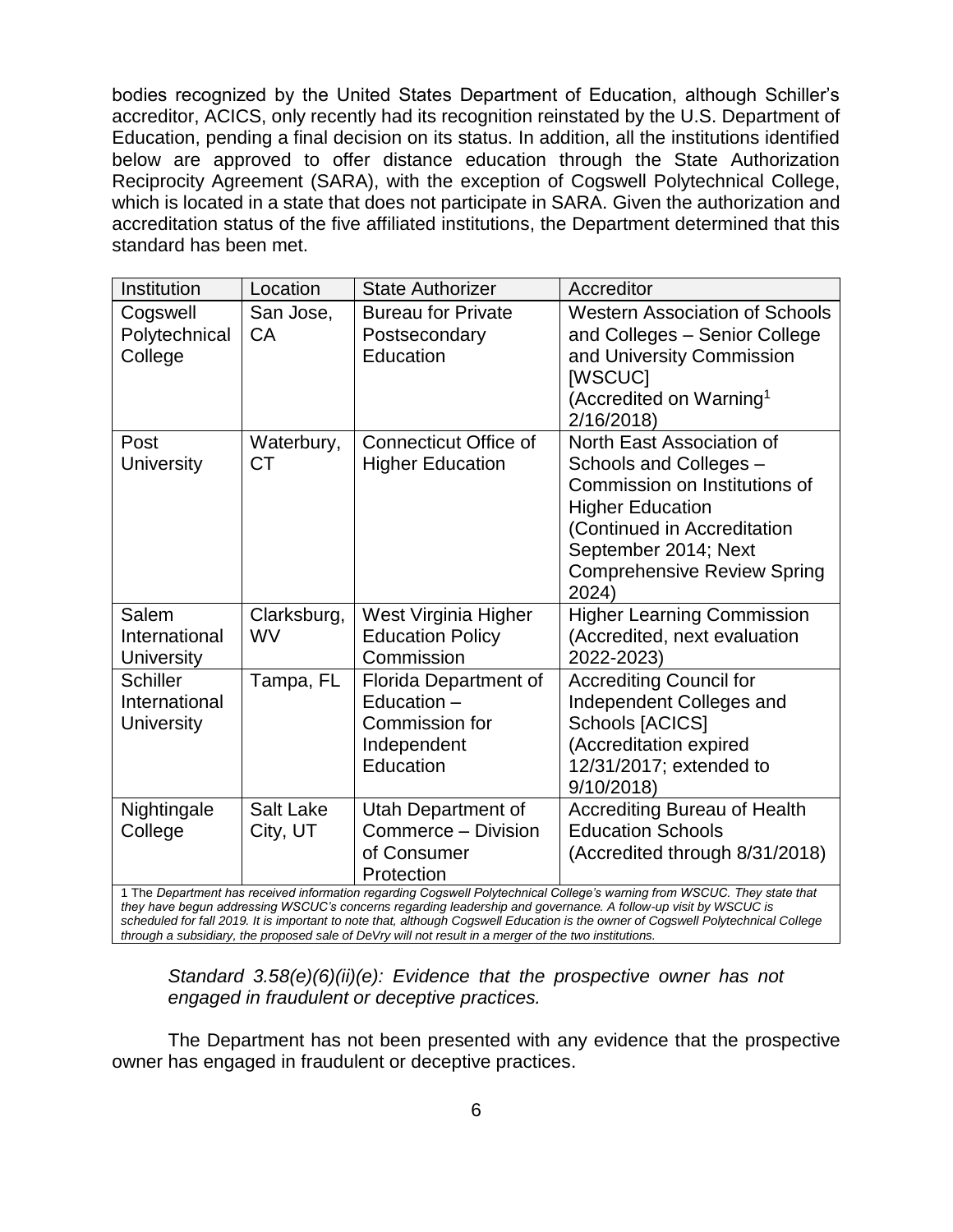### DeVry after the Transaction

The Transfer of Ownership Application makes the following assertions about DeVry's operations and structure after completion of the sale:

- DeVry's management, day-to-day operations, policies, and academic program offerings will not change after the sale.
- The administration, faculty, and staff of DeVry employed at the time of the sale will continue to be employed in the same roles after the transfer of ownership.
- The proposed transaction will not change DeVry's legal status or result in a merger of DeVry with another postsecondary institution.
- DeVry will maintain its existing accreditations and retain the same Office of Postsecondary Education Identification (OPEID) with the U.S. Department of Education.
- DeVry's current governance structure, operational, and corporate structure will remain the same under the new ownership.
- The four existing independent members of DeVry University Board of Trustees will remain the same, and Cogswell will have the right to appoint two additional trustees.
- Cogswell Ed expects to reinvest any profits generated by DeVry back into the institution's programs and operations for the next several years.

# **Summary**

On the bases that DeVry has resolved previous governmental investigations and that the transaction has been approved by its accreditor, that the prospective owner has experience with ownership interest in other accredited institutions of higher education and plans no major changes to the day-to-day operations of DeVry, it is recommended that the Board of Regents approve the transfer of degree-conferring authority.

### **Related Regents Items**

Merger [of DeVry Institute of Technology and Keller Graduate School of Management November](http://www.regents.nysed.gov/meetings/2007Meetings/December2007/1207heppca6.htm)  [2007](http://www.regents.nysed.gov/meetings/2007Meetings/December2007/1207heppca6.htm)

http://www.regents.nysed.gov/meetings/2007Meetings/December2007/1207heppca6.htm

# **Recommendation**

It is recommended that the Board of Regents take the following action at its November 2018 Board of Regents meeting:

VOTED: That, contingent upon the sale and transfer of ownership of DeVry University, Inc. (dba DeVry College of New York) and DeVry/New York, Inc. to Cogswell Education, LLC, resulting in Cogswell Education, LLC having full ownership of DeVry, the Board of Regents consents to the transfer of degree-conferring authority of DeVry College of New York to Cogswell Education, LLC.